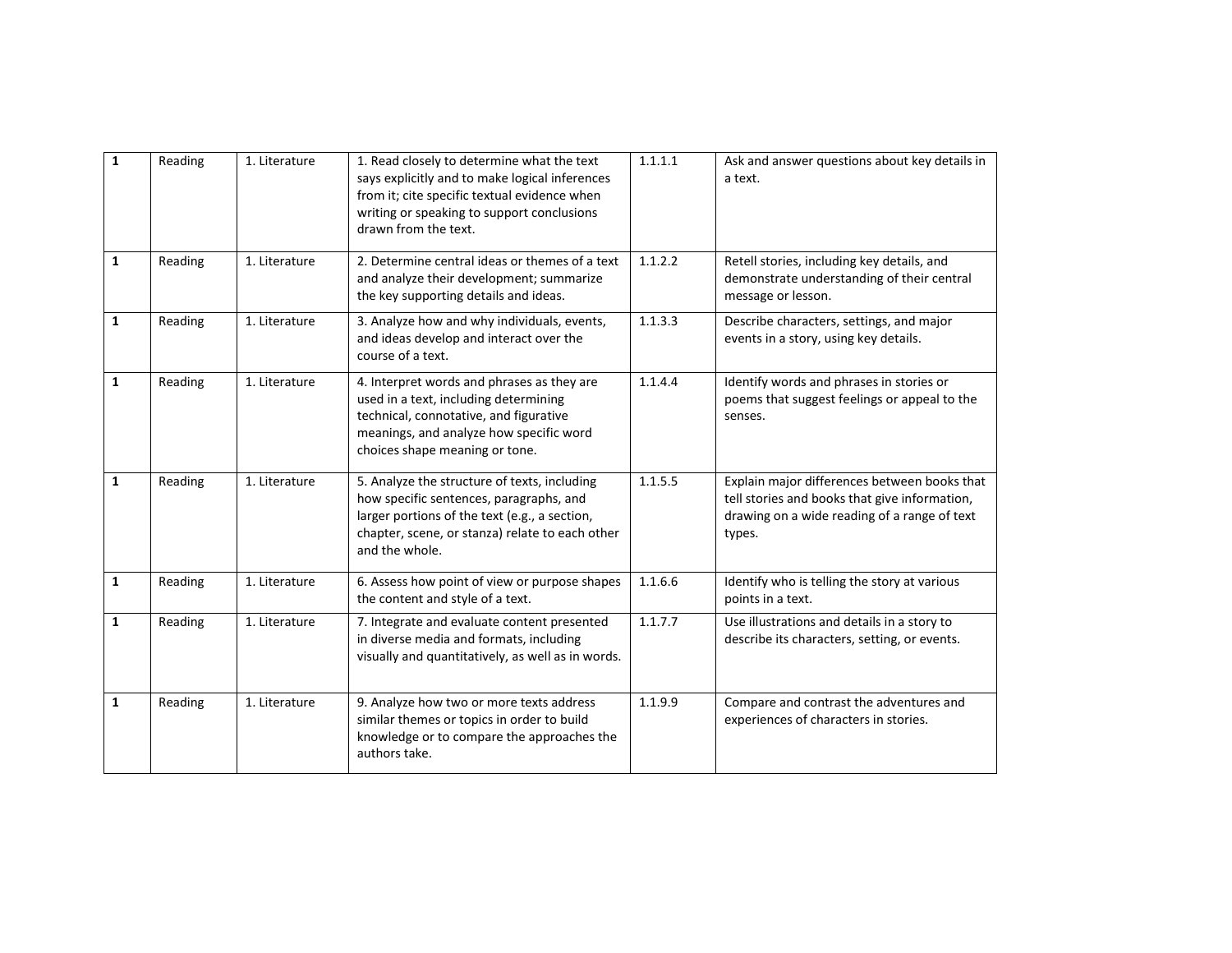| $\mathbf 1$  | Reading | 1. Literature            | 10. Read and comprehend complex literary<br>and informational texts independently and<br>proficiently.                                                                                                             | 1.1.10.10 | With prompting and support, read prose and<br>poetry of appropriate complexity for grade 1<br>as well as select texts for personal enjoyment,<br>interest, and academic tasks. |
|--------------|---------|--------------------------|--------------------------------------------------------------------------------------------------------------------------------------------------------------------------------------------------------------------|-----------|--------------------------------------------------------------------------------------------------------------------------------------------------------------------------------|
| $\mathbf{1}$ | Reading | 2. Informational<br>Text | 1. Read closely to determine what the text<br>says explicitly and to make logical inferences<br>from it; cite specific textual evidence when<br>writing or speaking to support conclusions<br>drawn from the text. | 1.2.1.1   | Ask and answer questions about key details in<br>a text.                                                                                                                       |
| $\mathbf{1}$ | Reading | 2. Informational<br>Text | 2. Determine central ideas or themes of a text<br>and analyze their development; summarize<br>the key supporting details and ideas.                                                                                | 1.2.2.2   | Identify the main topic and retell key details<br>of a text.                                                                                                                   |
| $\mathbf{1}$ | Reading | 2. Informational<br>Text | 3. Analyze how and why individuals, events,<br>and ideas develop and interact over the<br>course of a text.                                                                                                        | 1.2.3.3   | Describe the connection between two<br>individuals, events, ideas, or pieces of<br>information in a text.                                                                      |
| $\mathbf{1}$ | Reading | 2. Informational<br>Text | 4. Interpret words and phrases as they are<br>used in a text, including determining<br>technical, connotative, and figurative<br>meanings, and analyze how specific word<br>choices shape meaning or tone.         | 1.2.4.4   | Ask and answer questions to help determine<br>or clarify the meaning of words and phrases in<br>a text.                                                                        |
| 1            | Reading | 2. Informational<br>Text | 5. Analyze the structure of texts, including<br>how specific sentences, paragraphs, and<br>larger portions of the text (e.g., a section,<br>chapter, scene, or stanza) relate to each other<br>and the whole.      | 1.2.5.5   | Know and use various text features (e.g.,<br>headings, tables of contents, glossaries,<br>electronic menus, icons) to locate key facts or<br>information in a text.            |
| $\mathbf{1}$ | Reading | 2. Informational<br>Text | 6. Assess how point of view or purpose shapes<br>the content and style of a text.                                                                                                                                  | 1.2.6.6   | Distinguish between information provided by<br>pictures or other illustrations and information<br>provided by the words in a text.                                             |
| $\mathbf{1}$ | Reading | 2. Informational<br>Text | 7. Integrate and evaluate content presented<br>in diverse media and formats, including<br>visually and quantitatively, as well as in words.                                                                        | 1.2.7.7   | Use the illustrations and details in a text to<br>describe its key ideas.                                                                                                      |
| $\mathbf{1}$ | Reading | 2. Informational<br>Text | 8. Delineate and evaluate the argument and<br>specific claims in a text, including the validity<br>of the reasoning as well as the relevance and<br>sufficiency of the evidence.                                   | 1.2.8.8   | Identify the reasons an author gives to<br>support points in a text.                                                                                                           |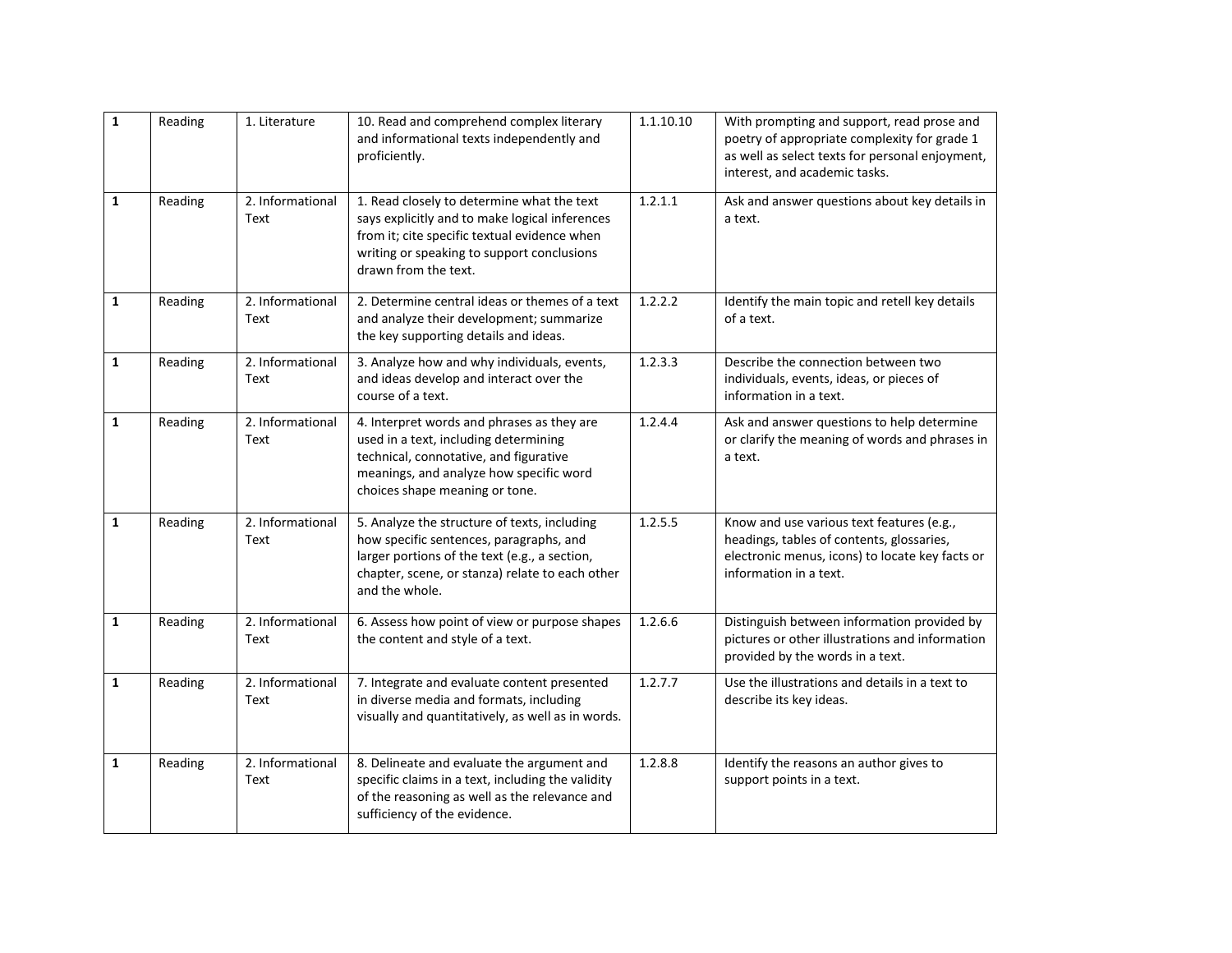| $\mathbf{1}$ | Reading | 2. Informational<br>Text         | 9. Analyze how two or more texts address<br>similar themes or topics in order to build<br>knowledge or to compare the approaches the<br>authors take.                                                                                                                                                                                                                       | 1.2.9.9   | Identify basic similarities in and differences<br>between two texts on the same topic (e.g., in<br>illustrations, descriptions, or procedures).                                                                                                                                                                                                                                                                                                                                                                      |
|--------------|---------|----------------------------------|-----------------------------------------------------------------------------------------------------------------------------------------------------------------------------------------------------------------------------------------------------------------------------------------------------------------------------------------------------------------------------|-----------|----------------------------------------------------------------------------------------------------------------------------------------------------------------------------------------------------------------------------------------------------------------------------------------------------------------------------------------------------------------------------------------------------------------------------------------------------------------------------------------------------------------------|
| $\mathbf{1}$ | Reading | 2. Informational<br>Text         | 10. Read and comprehend complex literary<br>and informational texts independently and<br>proficiently.                                                                                                                                                                                                                                                                      | 1.2.10.10 | With prompting and support, read<br>informational texts appropriately complex for<br>grade 1, as well as select texts for personal<br>enjoyment, interest, and academic tasks.                                                                                                                                                                                                                                                                                                                                       |
| 1            | Reading | 3. Foundational<br><b>Skills</b> | 0. Foundational Skills Benchmarks - The<br>Foundational Skills Benchmarks are not an<br>end in and of themselves; rather, they are<br>necessary and important components of an<br>effective, comprehensive reading program<br>designed to develop proficient readers with<br>the capacity to fluently read and comprehend<br>texts across a range of types and disciplines. | 1.3.0.1   | Demonstrate understanding of the<br>organization and basic features of print: (a)<br>Recognize the distinguishing features of a<br>sentence (e.g., first word, capitalization,<br>ending punctuation).                                                                                                                                                                                                                                                                                                               |
| $\mathbf{1}$ | Reading | 3. Foundational<br><b>Skills</b> | 0. Foundational Skills Benchmarks - The<br>Foundational Skills Benchmarks are not an<br>end in and of themselves; rather, they are<br>necessary and important components of an<br>effective, comprehensive reading program<br>designed to develop proficient readers with<br>the capacity to fluently read and comprehend<br>texts across a range of types and disciplines. | 1.3.0.2   | Demonstrate understanding of spoken words,<br>syllables, and sounds (phonemes): (a)<br>Distinguish long from short vowel sounds in<br>spoken single-syllable words. (b) Orally<br>produce single-syllable words by blending<br>sounds (phonemes), including consonant<br>blends. (c) Isolate and pronounce initial,<br>medial vowel, and final sounds (phonemes) in<br>spoken single-syllable words. (d) Segment<br>spoken single-syllable words into their<br>complete sequence of individual sounds<br>(phonemes). |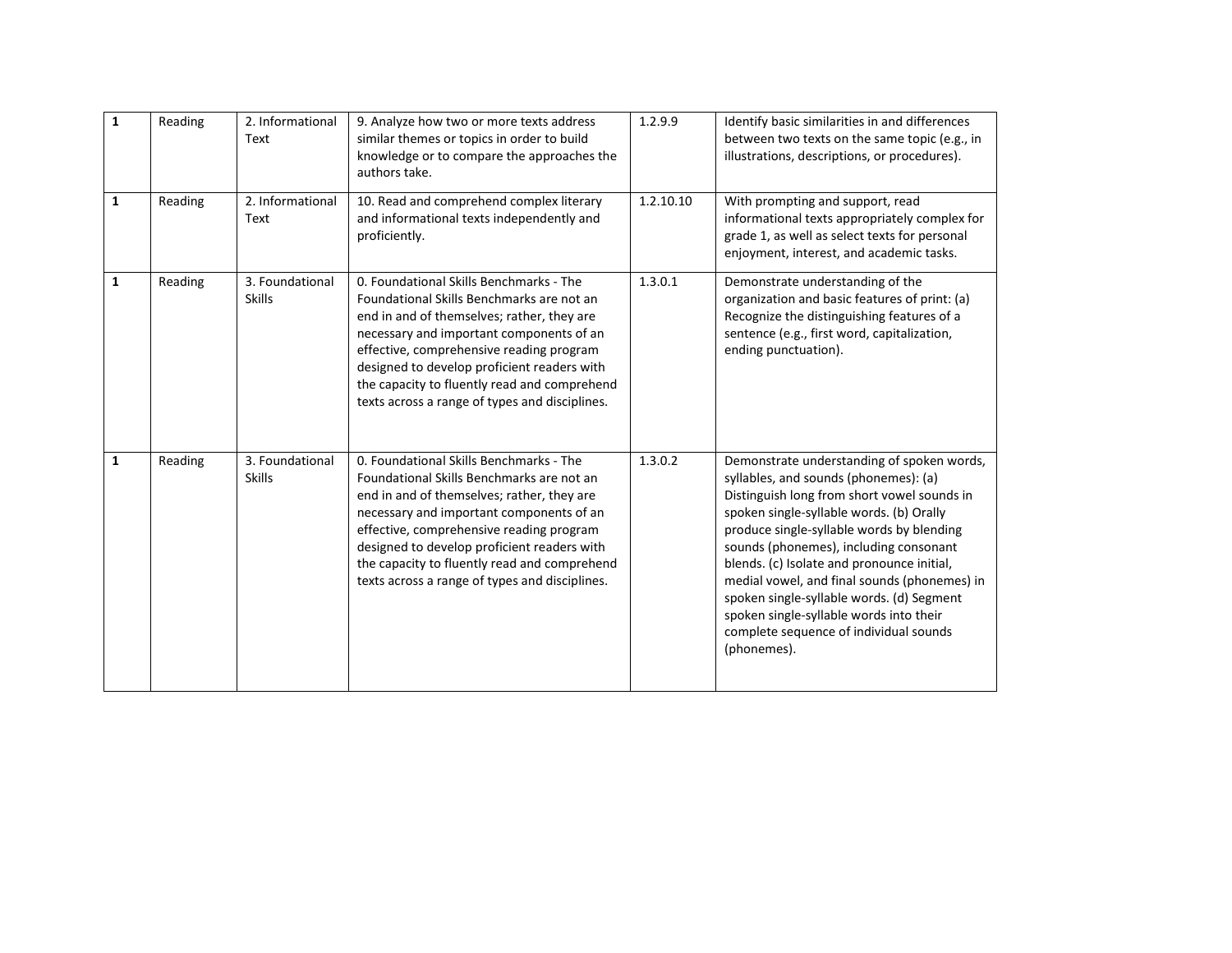| 1 | Reading | 3. Foundational<br><b>Skills</b> | 0. Foundational Skills Benchmarks - The<br>Foundational Skills Benchmarks are not an<br>end in and of themselves; rather, they are<br>necessary and important components of an<br>effective, comprehensive reading program<br>designed to develop proficient readers with<br>the capacity to fluently read and comprehend<br>texts across a range of types and disciplines. | 1.3.0.3 | Know and apply grade-level phonics and word<br>analysis skills in decoding words: (a) Know the<br>spelling-sound correspondences for common<br>consonant digraphs, and initial and final<br>consonant blends. (b) Decode regularly<br>spelled one-syllable words. (c) Know final -e<br>and common vowel team conventions for<br>representing long vowel sounds. (d) Use<br>knowledge that every syllable must have a<br>vowel sound to determine the number of<br>syllables in a printed word. (e) Decode two-<br>syllable words following basic patterns by<br>breaking the words into syllables. (f) Read<br>words with inflectional endings. (g) Recognize<br>and read grade-appropriate irregularly spelled<br>words, including high-frequency words. |
|---|---------|----------------------------------|-----------------------------------------------------------------------------------------------------------------------------------------------------------------------------------------------------------------------------------------------------------------------------------------------------------------------------------------------------------------------------|---------|-----------------------------------------------------------------------------------------------------------------------------------------------------------------------------------------------------------------------------------------------------------------------------------------------------------------------------------------------------------------------------------------------------------------------------------------------------------------------------------------------------------------------------------------------------------------------------------------------------------------------------------------------------------------------------------------------------------------------------------------------------------|
| 1 | Reading | 3. Foundational<br><b>Skills</b> | 0. Foundational Skills Benchmarks - The<br>Foundational Skills Benchmarks are not an<br>end in and of themselves; rather, they are<br>necessary and important components of an<br>effective, comprehensive reading program<br>designed to develop proficient readers with<br>the capacity to fluently read and comprehend<br>texts across a range of types and disciplines. | 1.3.0.4 | Read with sufficient accuracy and fluency to<br>support comprehension: (a) Read grade-level<br>text with purpose and understanding to<br>promote oral and silent reading fluency. (b)<br>Read grade-level text orally with accuracy,<br>appropriate rate, and expression on<br>successive readings. (c) Use context and other<br>cues (e.g., phonics, word recognition skills,<br>prior knowledge) to confirm or self-correct<br>word recognition and understanding,<br>rereading as necessary.                                                                                                                                                                                                                                                           |
| 1 | Writing | 6. Writing                       | 1. Write arguments to support claims in an<br>analysis of substantive topics or texts, using<br>valid reasoning and relevant and sufficient<br>evidence.                                                                                                                                                                                                                    | 1.6.1.1 | Write opinion pieces in which they introduce<br>the topic or name the book they are writing<br>about, state an opinion, supply a reason for<br>the opinion, and provide some sense of<br>closure.                                                                                                                                                                                                                                                                                                                                                                                                                                                                                                                                                         |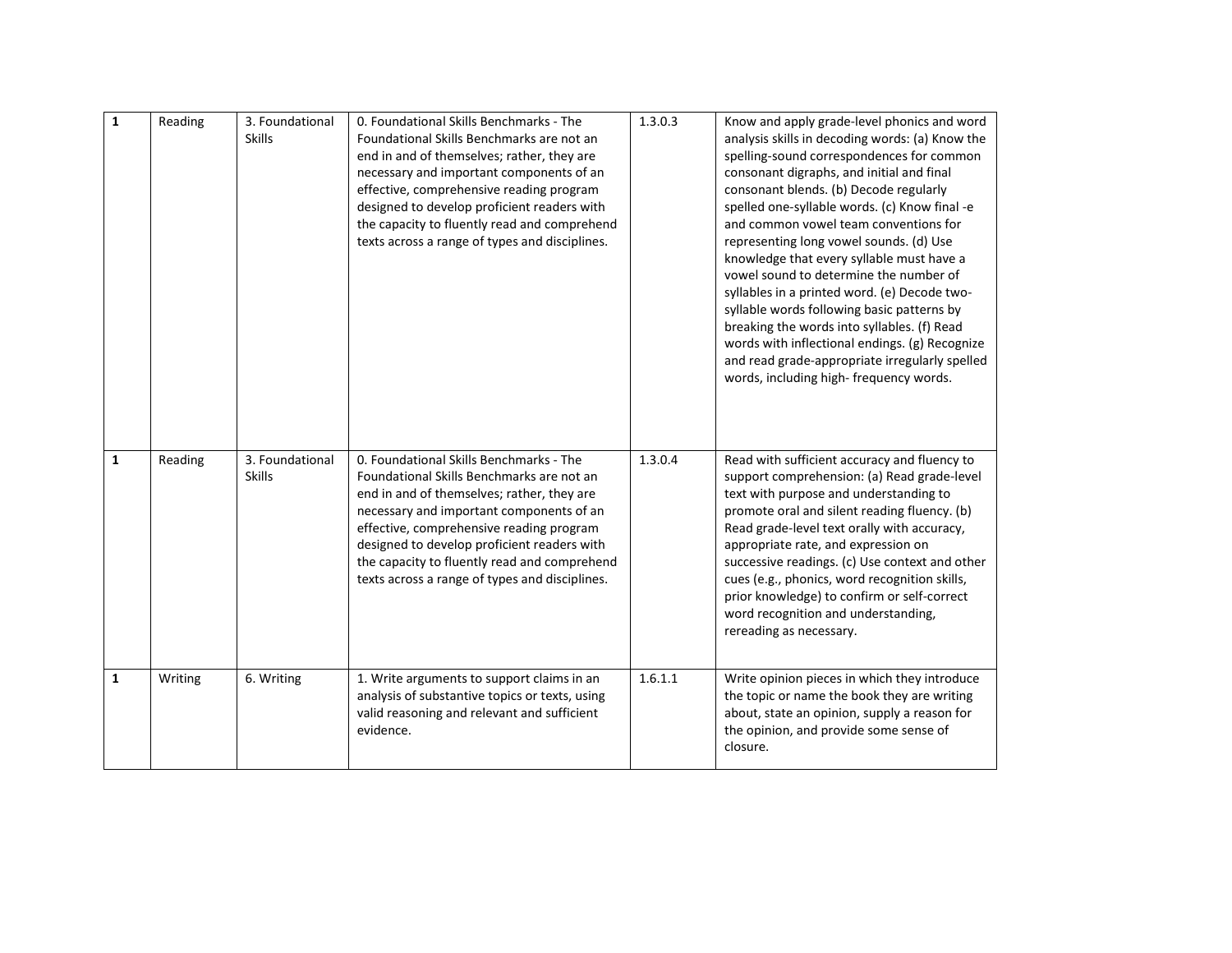| $\mathbf{1}$ | Writing | 6. Writing | 2. Write informative/explanatory texts to<br>examine and convey complex ideas and<br>information clearly and accurately through<br>the effective selection, organization, and<br>analysis of content. | 1.6.2.2 | Write informative/explanatory texts in which<br>they name a topic, supply some facts about<br>the topic, and provide some sense of closure.                                                                                                           |
|--------------|---------|------------|-------------------------------------------------------------------------------------------------------------------------------------------------------------------------------------------------------|---------|-------------------------------------------------------------------------------------------------------------------------------------------------------------------------------------------------------------------------------------------------------|
| 1            | Writing | 6. Writing | 3. Write narratives and other creative texts to<br>develop real or imagined experiences or<br>events using effective technique, well-chosen<br>details, and well-structured event sequences.          | 1.6.3.3 | Write narratives and other creative texts in<br>which they recount two or more<br>appropriately sequenced events, include<br>some details regarding what happened, use<br>temporal words to signal event order, and<br>provide some sense of closure. |
| $\mathbf{1}$ | Writing | 6. Writing | 5. Use a writing process to develop and<br>strengthen writing as needed by planning,<br>drafting, revising, editing, rewriting, or trying<br>a new approach.                                          | 1.6.5.5 | With guidance and support from adults,<br>focus on a topic, respond to questions and<br>suggestions from adults and peers, and add<br>details to strengthen writing as needed.                                                                        |
| 1            | Writing | 6. Writing | 6. Use technology, including the Internet, to<br>produce and publish writing and to interact<br>and collaborate with others.                                                                          | 1.6.6.6 | With guidance and support from adults, use a<br>variety of digital tools to produce and publish<br>writing, including in collaboration with peers.                                                                                                    |
| 1            | Writing | 6. Writing | 7. Conduct short as well as more sustained<br>research projects based on focused questions,<br>demonstrating understanding of the subject<br>under investigation.                                     | 1.6.7.7 | Participate in shared research and writing<br>projects (e.g., explore a number of "how-to"<br>books on a given topic and use them to write<br>a sequence of instructions).                                                                            |
| $\mathbf{1}$ | Writing | 6. Writing | 8. Gather relevant information from multiple<br>print and digital sources, assess the credibility<br>and accuracy of each source, and integrate<br>the information while avoiding plagiarism.         | 1.6.8.8 | With guidance and support from adults, recall<br>information from experiences or gather<br>information from provided sources to answer<br>a question.                                                                                                 |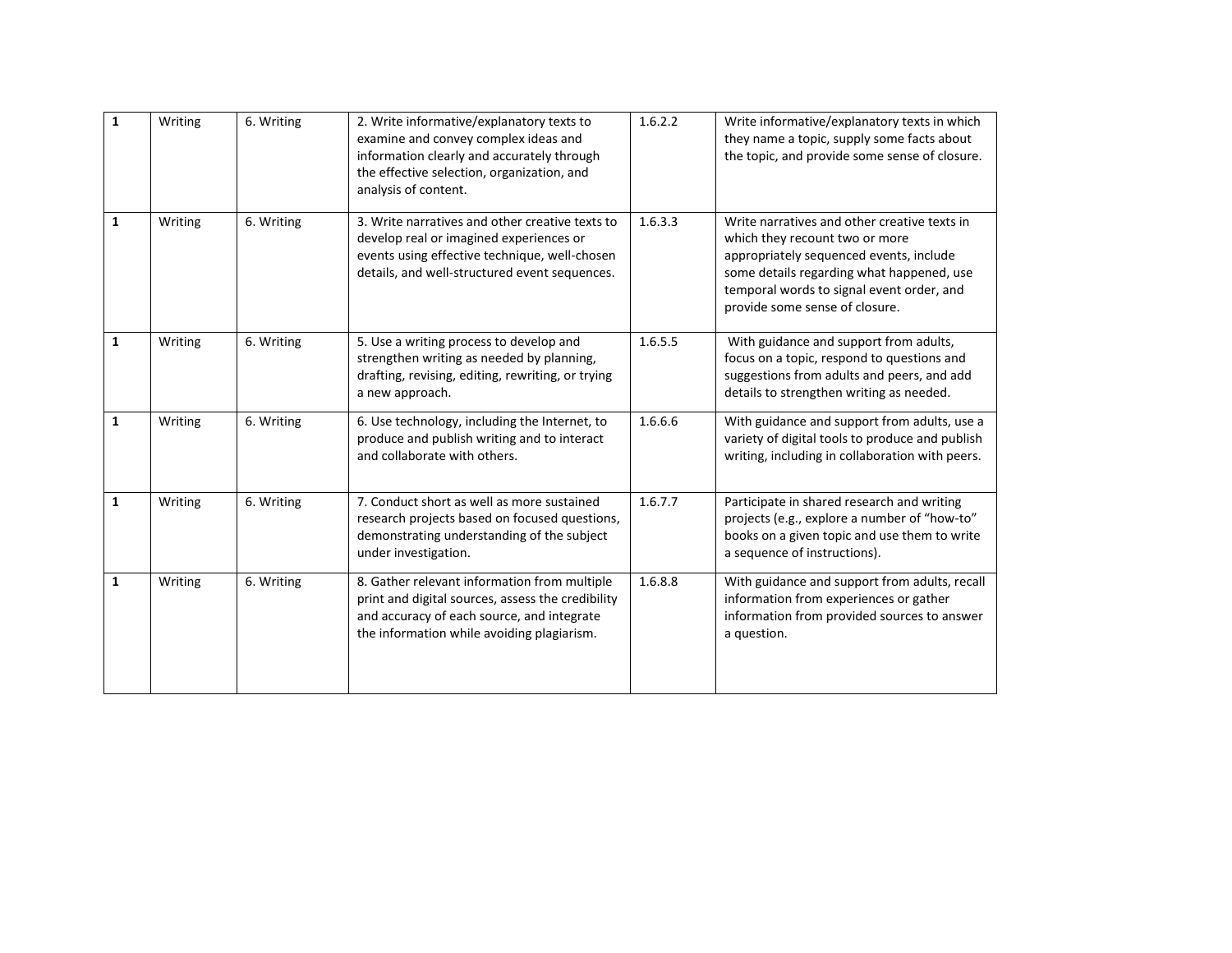| $\mathbf{1}$ | Speaking,<br>Viewing,<br>Listening<br>and Media<br>Literacy | 8. Speaking,<br>Viewing,<br>Listening and<br>Media Literacy | 1. Prepare for and participate effectively in a<br>range of conversations and collaborations<br>with diverse partners, building on others'<br>ideas and expressing their own clearly and<br>persuasively.               | 1.8.1.1 | Participate in collaborative conversations with<br>diverse partners about grade 1 topics and<br>texts with peers and adults in small and larger<br>groups: (a) Follow agreed-upon rules for<br>discussions (e.g., listening to others with care,<br>speaking one at a time about the topics and<br>texts under discussion). (b) Build on others'<br>talk in conversations by responding to the<br>comments of others through multiple<br>exchanges. (c) Ask questions to clear up any<br>confusion about the topics and texts under<br>discussion. (d) Listen to others' ideas and<br>identify others' points of view. (e) Follow two-<br>step oral directions. |
|--------------|-------------------------------------------------------------|-------------------------------------------------------------|-------------------------------------------------------------------------------------------------------------------------------------------------------------------------------------------------------------------------|---------|-----------------------------------------------------------------------------------------------------------------------------------------------------------------------------------------------------------------------------------------------------------------------------------------------------------------------------------------------------------------------------------------------------------------------------------------------------------------------------------------------------------------------------------------------------------------------------------------------------------------------------------------------------------------|
| $\mathbf{1}$ | Speaking,<br>Viewing,<br>Listening<br>and Media<br>Literacy | 8. Speaking,<br>Viewing,<br>Listening and<br>Media Literacy | 2. Integrate and evaluate information<br>presented in diverse media and formats,<br>including visually, quantitatively, and orally.                                                                                     | 1.8.2.2 | Ask and answer questions about key details in<br>a text read aloud or information presented<br>orally or through other media (e.g., stories,<br>poems, rhymes, songs).                                                                                                                                                                                                                                                                                                                                                                                                                                                                                          |
| $\mathbf{1}$ | Speaking,<br>Viewing,<br>Listening<br>and Media<br>Literacy | 8. Speaking,<br>Viewing,<br>Listening and<br>Media Literacy | 3. Evaluate a speaker's point of view,<br>reasoning, and use of evidence and rhetoric.                                                                                                                                  | 1.8.3.3 | Ask and answer questions about what a<br>speaker says in order to gather additional<br>information or clarify something that is not<br>understood.                                                                                                                                                                                                                                                                                                                                                                                                                                                                                                              |
| $\mathbf{1}$ | Speaking,<br>Viewing,<br>Listening<br>and Media<br>Literacy | 8. Speaking,<br>Viewing,<br>Listening and<br>Media Literacy | 4. Present information, findings, and<br>supporting evidence such that listeners can<br>follow the line of reasoning and the<br>organization, development, and style are<br>appropriate to task, purpose, and audience. | 1.8.4.4 | Describe people, places, things, and events<br>with relevant details, expressing ideas and<br>feelings clearly.                                                                                                                                                                                                                                                                                                                                                                                                                                                                                                                                                 |
| $\mathbf{1}$ | Speaking,<br>Viewing,<br>Listening<br>and Media<br>Literacy | 8. Speaking,<br>Viewing,<br>Listening and<br>Media Literacy | 5. Make strategic use of digital media and<br>visual displays of data to express information<br>and enhance understanding of presentations.                                                                             | 1.8.5.5 | Add drawings or other visual displays to<br>descriptions when appropriate to clarify<br>ideas, thoughts, and feelings.                                                                                                                                                                                                                                                                                                                                                                                                                                                                                                                                          |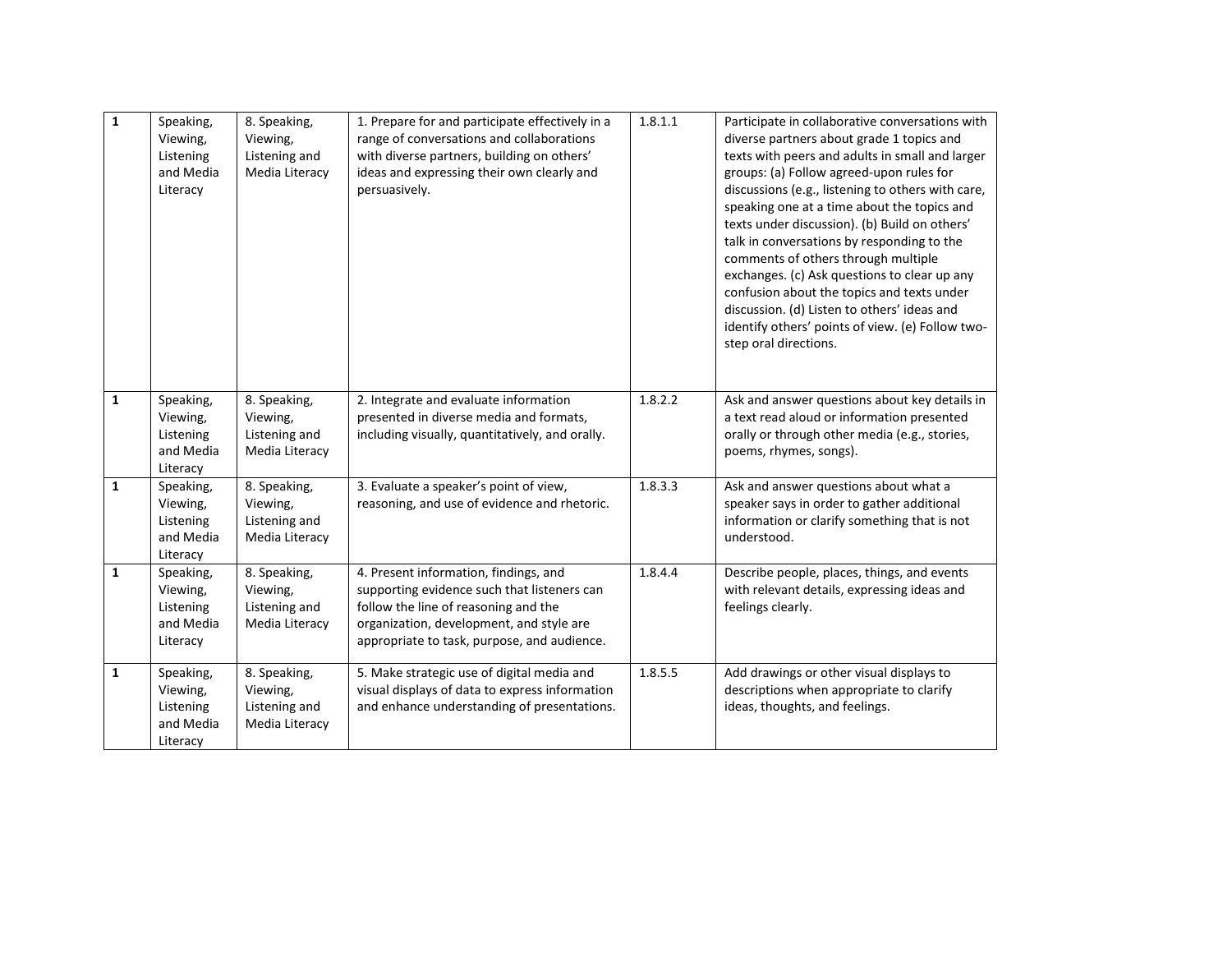| Speaking,<br>Viewing,<br>Listening<br>and Media<br>Literacy | 8. Speaking,<br>Viewing,<br>Listening and<br>Media Literacy | 6. Adapt speech to a variety of contexts and<br>communicative tasks, demonstrating<br>command of formal English when indicated or<br>appropriate. | 1.8.6.6 | Produce complete sentences when<br>appropriate to task and situation, and<br>respond to stories, poems, rhymes and songs<br>with expression. (Refer to grade 1 Language<br>standards 1 and 3 for specific expectations.)                                                                       |
|-------------------------------------------------------------|-------------------------------------------------------------|---------------------------------------------------------------------------------------------------------------------------------------------------|---------|------------------------------------------------------------------------------------------------------------------------------------------------------------------------------------------------------------------------------------------------------------------------------------------------|
| Speaking,<br>Viewing,<br>Listening<br>and Media<br>Literacy | 8. Speaking,<br>Viewing,<br>Listening and<br>Media Literacy | 7. Critically analyze information found in<br>electronic, print, and mass media and use a<br>variety of these sources.                            | 1.8.7.7 | Distinguish among and understand purposes<br>of different types of print, digital, and<br>multimodal media: (a) Demonstrate<br>understanding of media by asking and<br>answering appropriate questions about what<br>is read, heard or viewed. (b) Summarize ideas<br>from media in own words. |
| Speaking,<br>Viewing,<br>Listening<br>and Media<br>Literacy | 8. Speaking,<br>Viewing,<br>Listening and<br>Media Literacy | 8. Communicate using traditional or digital<br>multimedia formats and digital writing and<br>publishing for a specific purpose.                   | 1.8.8.8 | With prompting and support, create and<br>share an individual or shared multimedia<br>work for a specific purpose (e.g., to share<br>lived or imagined experiences, to present<br>information, to entertain, or as artistic<br>expression.)                                                    |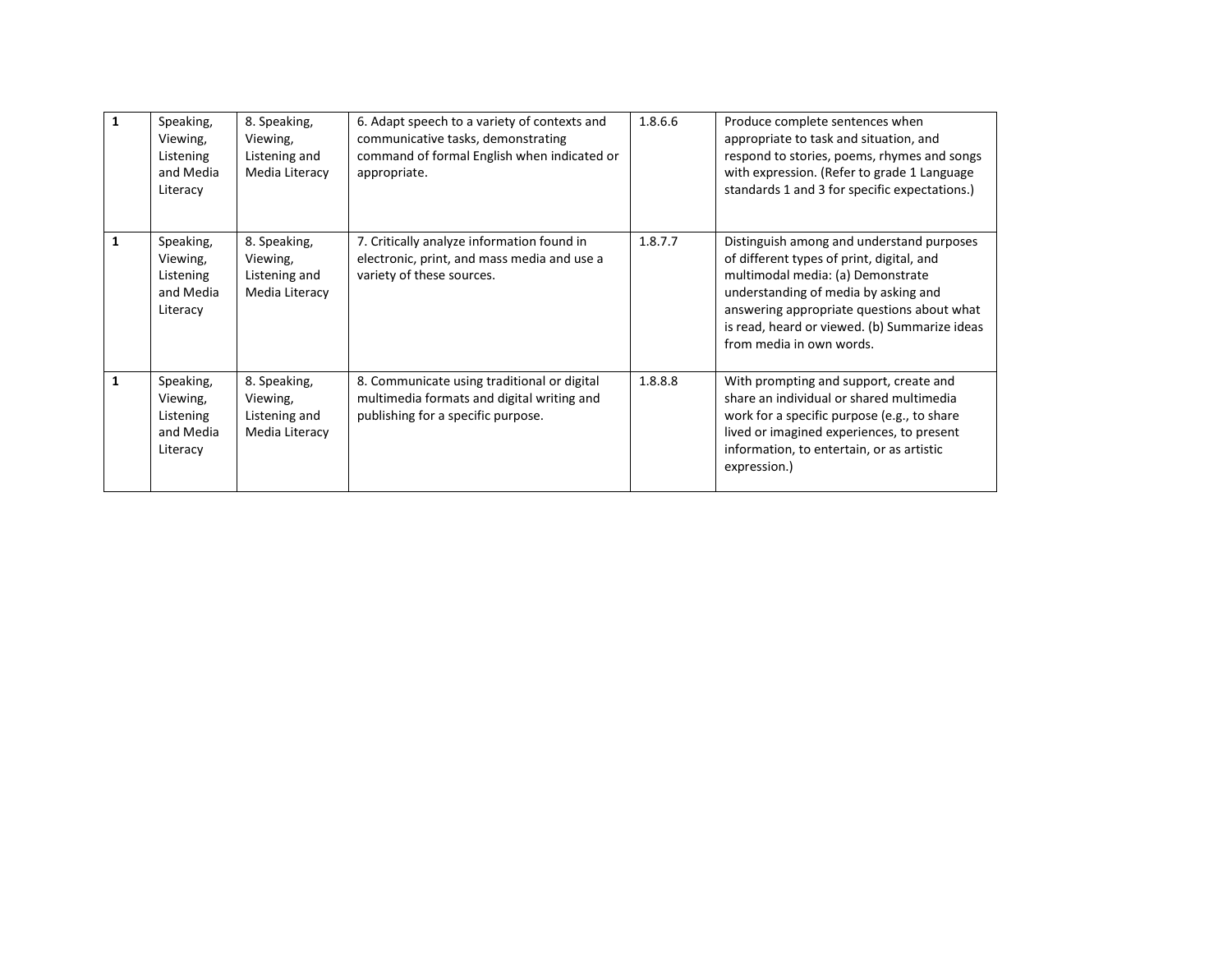| $\mathbf 1$  | Language<br><b>Benchmarks</b> | 10. Language<br>Benchmarks        | 1. Demonstrate command of the conventions<br>of standard English grammar and usage when<br>writing or speaking.             | 1.10.1.1 | Demonstrate command of the conventions of<br>standard English grammar and usage when<br>writing or speaking: (a) Print all upper- and<br>lowercase letters. (b) Use common, proper,<br>and possessive nouns. (c) Use singular and<br>plural nouns with matching verbs in basic<br>sentences (e.g., He hops; We hop). (d) Use<br>personal, possessive, and indefinite pronouns<br>(e.g., I, me, my; they, them, their; anyone,<br>everything). (e) Use verbs to convey a sense<br>of past, present, and future (e.g., Yesterday I<br>walked home; Today I walk home; Tomorrow<br>I will walk home). (f) Use frequently occurring<br>adjectives. (g) Use frequently occurring<br>conjunctions (e.g., and, but, or, so, because).<br>(h) Use determiners (e.g., articles,<br>demonstratives). (i) Use frequently occurring<br>prepositions (e.g., during, beyond, toward). (j)<br>Produce and expand complete simple and<br>compound declarative, interrogative,<br>imperative, and exclamatory sentences in<br>response to prompts. |
|--------------|-------------------------------|-----------------------------------|-----------------------------------------------------------------------------------------------------------------------------|----------|-----------------------------------------------------------------------------------------------------------------------------------------------------------------------------------------------------------------------------------------------------------------------------------------------------------------------------------------------------------------------------------------------------------------------------------------------------------------------------------------------------------------------------------------------------------------------------------------------------------------------------------------------------------------------------------------------------------------------------------------------------------------------------------------------------------------------------------------------------------------------------------------------------------------------------------------------------------------------------------------------------------------------------------|
| $\mathbf{1}$ | Language<br><b>Benchmarks</b> | 10. Language<br><b>Benchmarks</b> | 2. Demonstrate command of the conventions<br>of standard English capitalization,<br>punctuation, and spelling when writing. | 1.10.2.2 | Demonstrate command of the conventions of<br>standard English capitalization, punctuation,<br>and spelling when writing: (a) Capitalize dates<br>and names of people. (b) Use end<br>punctuation for sentences. (c) Use commas in<br>dates and to separate single words in a series.<br>(d) Use conventional spelling for words with<br>common spelling patterns and for frequently<br>occurring irregular words. (e) Spell untaught<br>words phonetically, drawing on phonemic<br>awareness and spelling conventions.                                                                                                                                                                                                                                                                                                                                                                                                                                                                                                            |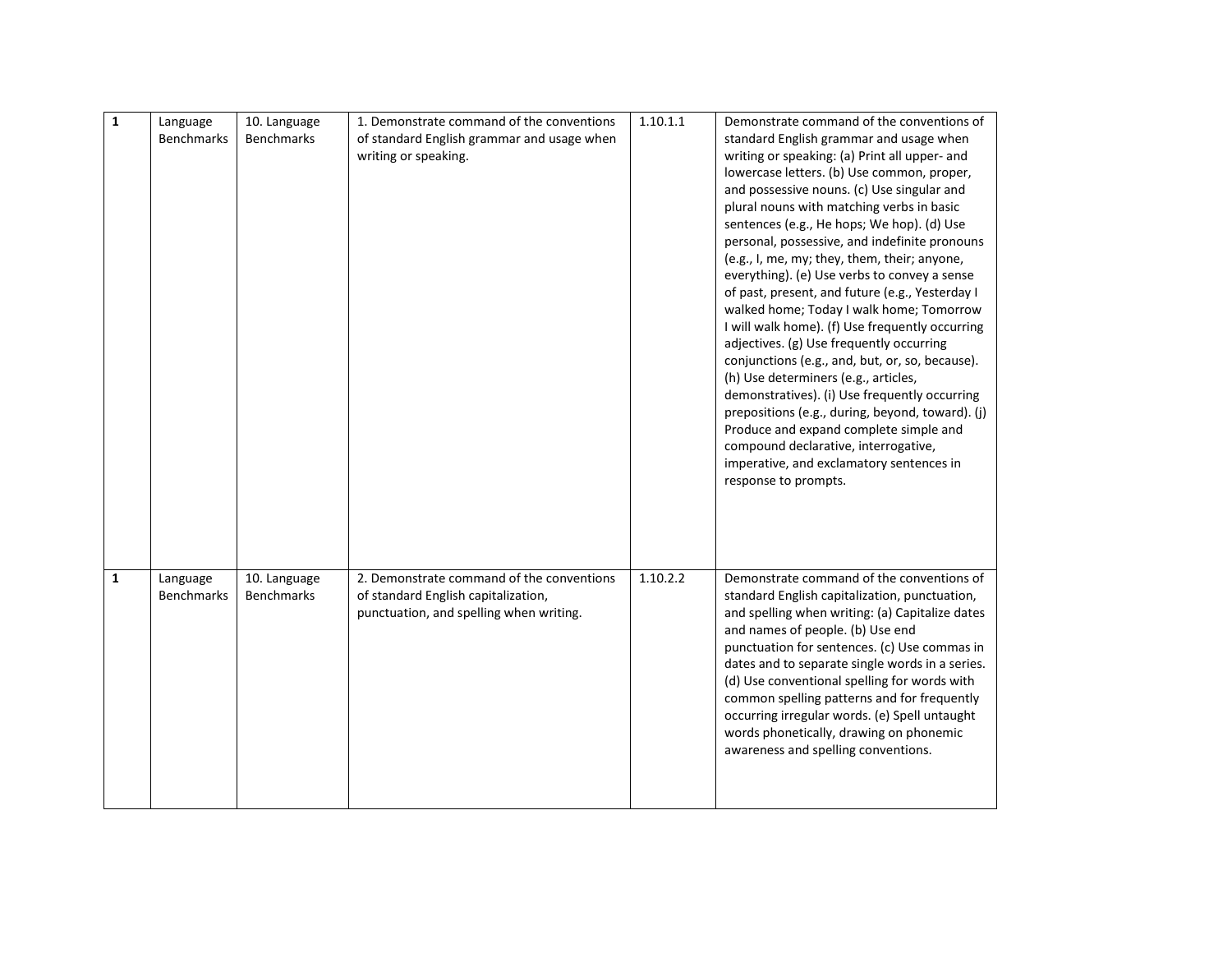| $\mathbf{1}$ | Language<br><b>Benchmarks</b> | 10. Language<br><b>Benchmarks</b> | 4. Determine or clarify the meaning of<br>unknown and multiple-meaning words and<br>phrases by using context clues, analyzing<br>meaningful word parts, and consulting general<br>and specialized reference materials, as<br>appropriate. | 1.10.4.4 | Determine or clarify the meaning of unknown<br>and multiple-meaning words and phrases<br>based on grade 1 reading and content,<br>choosing flexibly from an array of strategies:<br>(a) Use sentence-level context as a clue to the<br>meaning of a word or phrase. (b) Use<br>frequently occurring affixes as a clue to the<br>meaning of a word. (c) Identify frequently<br>occurring base words and root words (e.g.,<br>look) and their inflectional forms (e.g., looks,<br>looked, looking).                                                                                                                                                                                                                                                                                                                   |
|--------------|-------------------------------|-----------------------------------|-------------------------------------------------------------------------------------------------------------------------------------------------------------------------------------------------------------------------------------------|----------|---------------------------------------------------------------------------------------------------------------------------------------------------------------------------------------------------------------------------------------------------------------------------------------------------------------------------------------------------------------------------------------------------------------------------------------------------------------------------------------------------------------------------------------------------------------------------------------------------------------------------------------------------------------------------------------------------------------------------------------------------------------------------------------------------------------------|
| $\mathbf{1}$ | Language<br><b>Benchmarks</b> | 10. Language<br><b>Benchmarks</b> | 5. Demonstrate understanding of figurative<br>language, word relationships and nuances in<br>word meanings.                                                                                                                               | 1.10.5.5 | With guidance and support from adults,<br>demonstrate understanding of word<br>relationships and nuances in word meanings<br>to develop word consciousness: (a) Sort<br>words into categories (e.g., colors, clothing)<br>to gain a sense of the concepts the categories<br>represent. (b) Define words by category and<br>by one or more key attributes (e.g., a duck is a<br>bird that swims; a tiger is a large cat with<br>stripes). (c) Identify real-life connections<br>between words and their use (e.g., note<br>places at home that are cozy). (d) Distinguish<br>shades of meaning among verbs differing in<br>manner (e.g., look, peek, glance, stare, glare,<br>scowl) and adjectives differing in intensity<br>(e.g., large, gigantic) by defining or choosing<br>them or by acting out the meanings. |